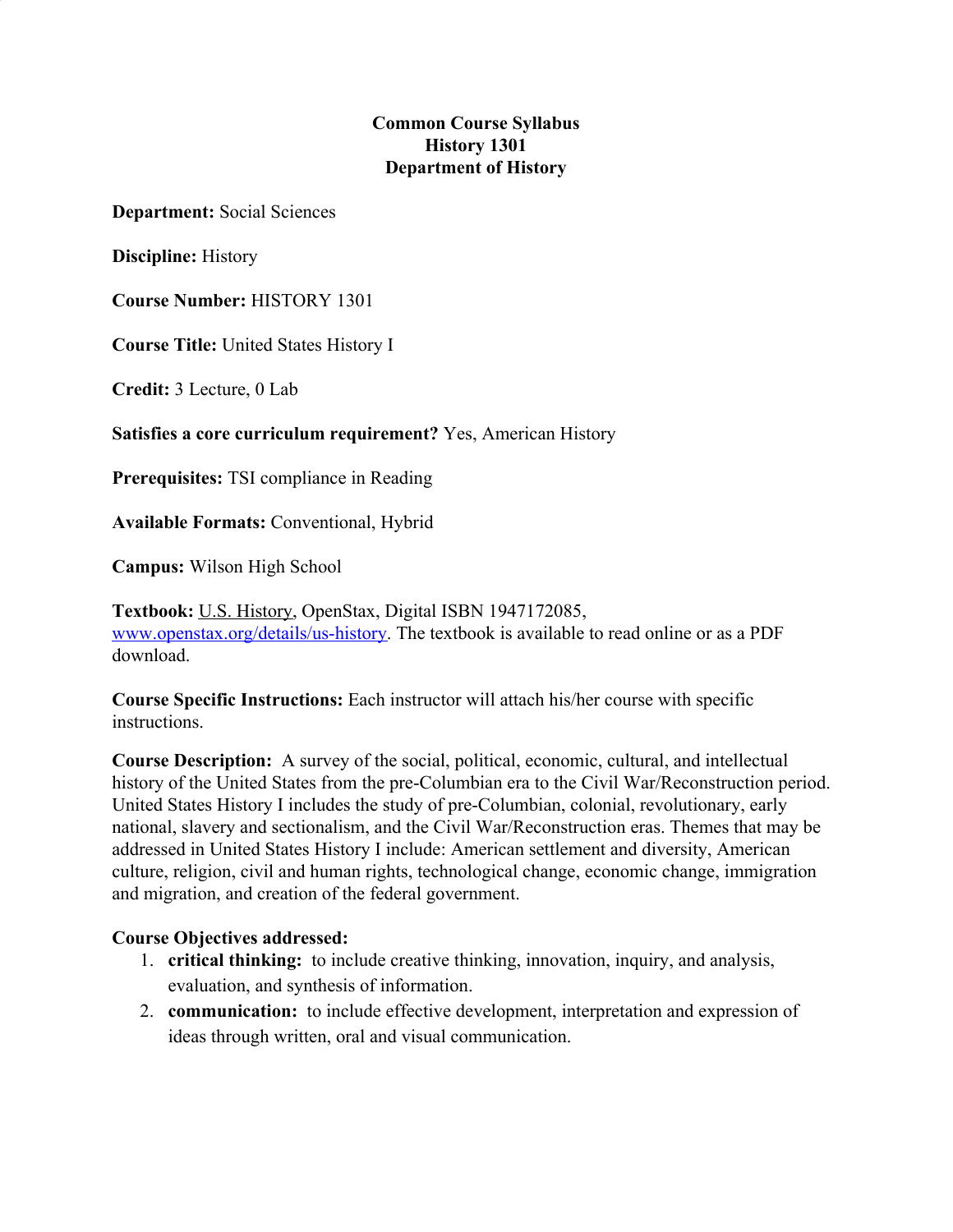- 3. **social responsibility:** to include intercultural competence, knowledge of civic responsibility, and the ability to engage effectively in regional, national, and global communities.
- 4. **personal responsibility:** to include the ability to connect choices, actions, and consequences to ethical decision-making.

**Course Purpose:** To acquaint students with the diversity of American history and to promote critical thinking in interrelating the past to the present. Fundamentally, the course promotes general understanding of a body of knowledge any literate person should possess about the history of his own country.

**Course Requirements:** To maximize a student's potential to complete this course, he/she should attend all class meetings, complete all homework assignments and examinations in a timely manner, and complete all other projects or papers as assigned in the instructor's specific **instructions** 

**Course Evaluation:** See the instructor's course information sheet for specific items used in evaluating student performance.

**Attendance Policy:** Whenever absences become excessive and in the instructor's opinion, minimum course objectives cannot be met due to absences, the student will be withdrawn from the course. Each instructor will have additional information about attendance on his/her course information sheet.

**Learning Outcomes:** Upon successful completion of this course, students should be familiar with the evolution of American political, social, and economic institutions and traditions from the arrival of Europeans to the mid-nineteenth century. This would include the ability to:

- Create an argument through the use of historical evidence.
- Analyze and interpret primary and secondary sources.
- Analyze the effects of historical, social, political, economic, cultural, and global forces on this period of United States history.

**Diversity Statement**: In this class, the teacher will establish and support an environment that values and nurtures individual and group differences and encourages engagement and interaction. Understanding and respecting multiple experiences and perspectives will serve to challenge and stimulate all of us to learn about others, about the larger world and about ourselves. By promoting diversity and intellectual exchange, we will not only mirror society as it is, but also model society as it should and can be.

**SPC Standard Disability Statement**: Any students who, because of a disability, may require special arrangements in order to meet the course requirements should contact the instructor as soon as possible to make necessary arrangements. Students must present appropriate verification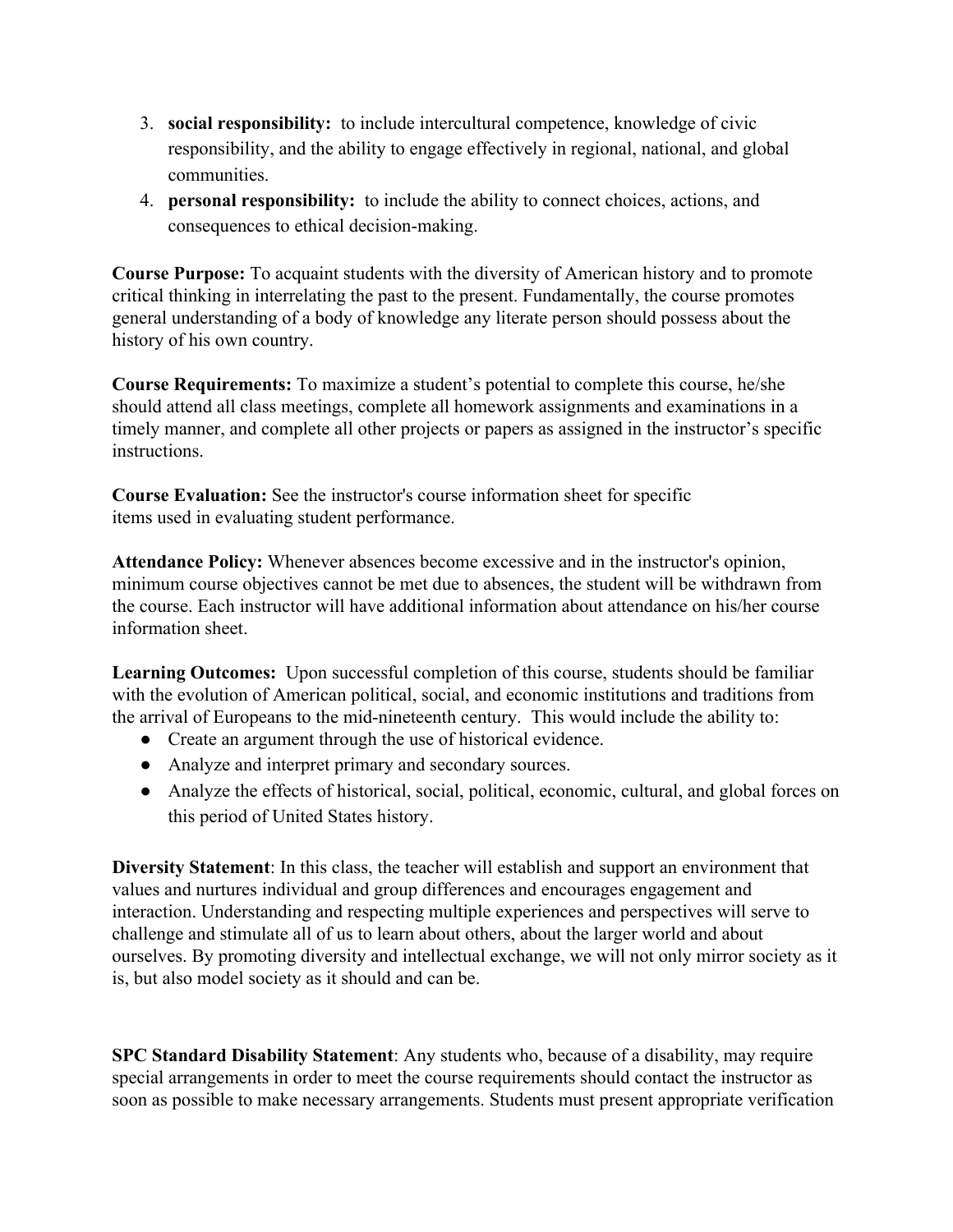from the SPC Disability Service Office during the instructor's office hours. Please note that instructors are not allowed to provide classroom accommodations until appropriate verification from the SPC Disability Service Office has been provided. For more information, you may contact the Disability Services Office (located in the Health & Wellness Center) at 806-716-2529 or visit <http://www.southplainscollege.edu/health/disabilityservices.php>.

**Equal Opportunity, Harassment, and Non-Discrimination Statement**: South Plains College does not discriminate on the basis of race, color, national origin, sex, disability or age in its programs and activities. The following person has been designated to handle inquiries regarding the non-discrimination policies: Vice President for Student Affairs, South Plains College, 1401 College Avenue, Box 5, Levelland, TX 79336. Phone number 806-716-2360. South Plains College is dedicated to providing a safe and equitable learning environment for all students. Discrimination, sexual assault, and harassment are not tolerated by the college. The Health and Wellness Center offers confidential support (806-716-2529) and Voice of Hope has a 24-hour hotline: 806-763-7273. You are encouraged to report any incidents online at <http://www.southplainscollege.edu/> about/campussafety/complaints.php.

**Pregnancy Accommodation Statement**: If you are pregnant, or have given birth been within six months, under Title IX you have a right to reasonable accommodations to help continue your education. Students who wish to request accommodations must contact the Health and Wellness Center at 806-716-2529 to initiate the process.

**Face Coverings:** It is the policy of South Plains College for the Fall 2020 semester that as a condition of on-campus enrollment, all students are required to engage in safe behaviors to avoid the spread of COVID-19 in the SPC community. Such behaviors specifically include the requirement that all students properly wear CDC-compliant face coverings while in SPC buildings including in classrooms, labs, hallways, and restrooms. Failure to comply with this policy may result in dismissal from the current class session. If the student refuses to leave the classroom or lab after being dismissed, the student may be referred to the Dean of Students on the Levelland campus or the Dean/Director of external centers for Student Code of Conduct Violation.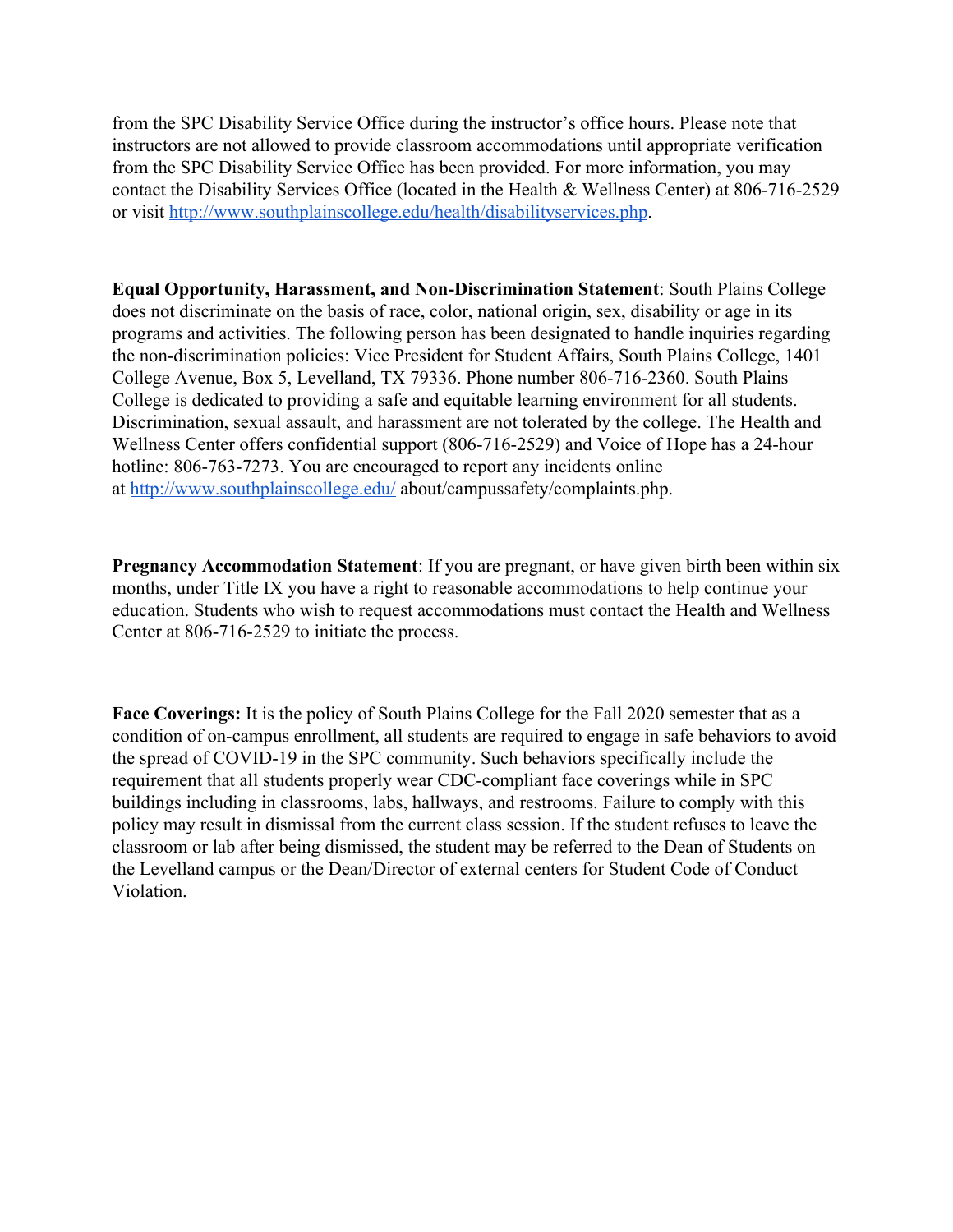## **U.S. History 1301 Mulsow Course Syllabus**

#### **Dual-Credit Course Requirements:**

- 1. Read the textbook chapters assigned each week.
- 2. Read and complete Module activities and Check for Understanding assessments weekly.
- 3. Login to Blackboard weekly for updates on class assignments, quizzes, and announcements.
- 4. Attend lectures and take notes.
- 5. Complete and submit all quizzes and exams within the allotted time.
- 6. Research, write, and submit the Writing Assignment for Learning Objective 3 *Analyze the effects of historical, social, political, economic, cultural, and global forces on this period of United States history.*

**Class Attendance & Course Work:** Students will abide by the policies and procedures stated in the Wilson ISD Student Handbook. Absences due to extracurricular activities do not excuse students from assignment due dates. Submit assignments early if you expect to be absent from class. Late submissions will count for no more than 50% of the original grade.

**Withdrawal/Dropping a class:** Review the dates and procedures for dropping or withdrawing from a class in the South Plains College catalog. Any drop or withdrawal from this class must be approved by the Wilson Collegiate High School principal and counsellor.

**Academic Integrity:** Familiarize yourself with the SPC Student Conduct policies regarding cheating and plagiarism.

#### *Cheating*

*Dishonesty of any kind on examinations or on written assignments, illegal possession of examinations, the use of unauthorized notes during an examination, obtaining information during an examination from the textbook or from the examination paper of another student, assisting others to cheat, alteration of grade records, illegal entry or unauthorized presence in an office are examples of cheating. Complete honesty is required of the student in the presentation of any and all phases of course work. This applies to quizzes of whatever length, as well as to final examinations, to daily reports and to term papers.*

## *Plagiarism*

*Offering the work of another as one's own, without proper acknowledgment, is plagiarism; therefore, any student who fails to give credit for quotations or essentially identifiable expression*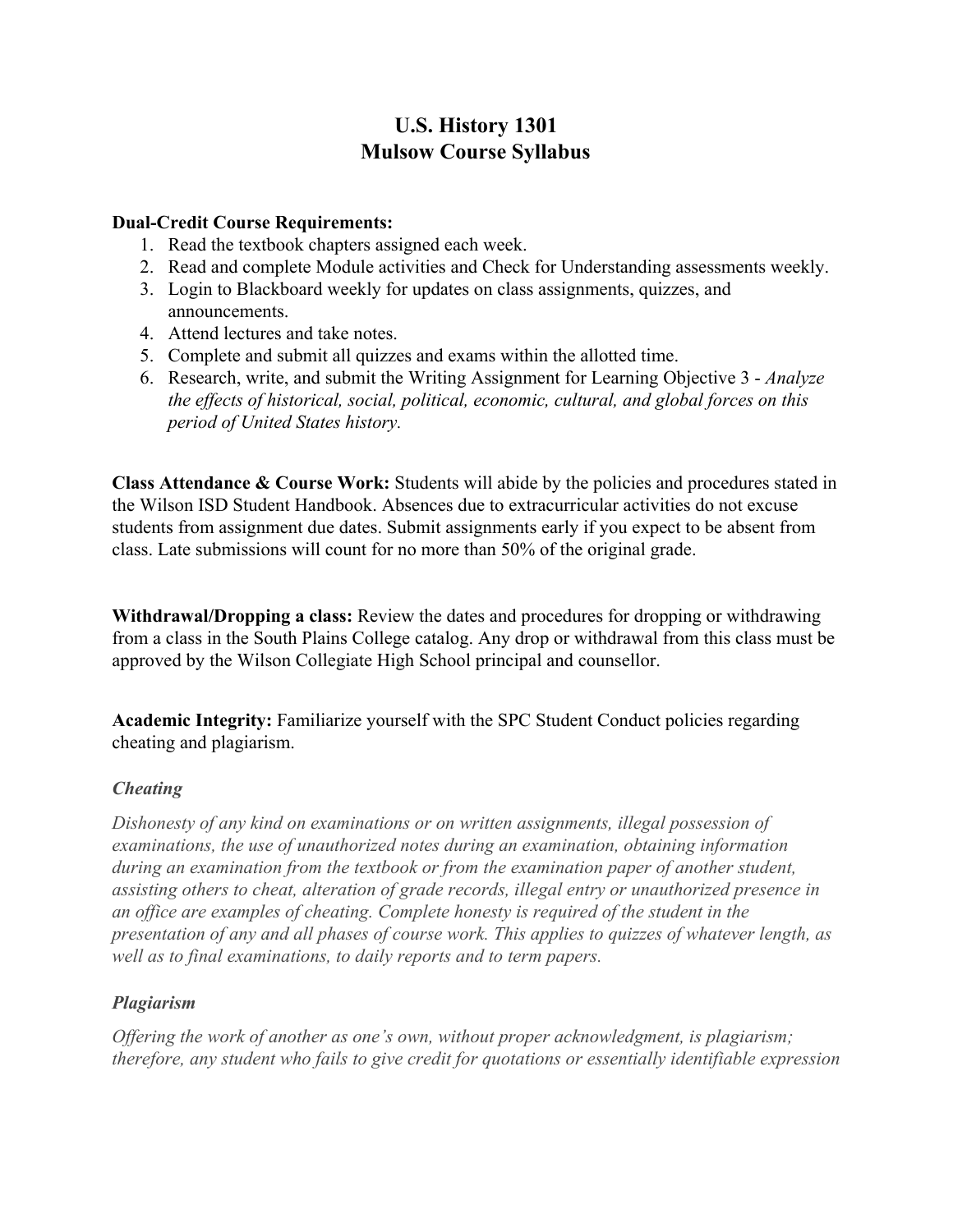*of material taken from books, Internet resources, encyclopedias, magazines and other reference works, or from the themes, reports or other writings of a fellow student, is guilty of plagiarism.*

#### *<http://catalog.southplainscollege.edu/content.php?catoid=48&navoid=1286>*

### **Any student who violates the SPC policies regarding academic integrity will require a meeting with the instructor and school administrators as needed.**

#### **Course Assignments:**

**Daily Assignments:** Regular attendance and participation is expected from all students. This includes Check for Understanding, primary source analyses, and any group activities assigned throughout the semester.

**Reading Quizzes:** Students will have five quizzes in Blackboard throughout the semester over the assigned readings in OpenStax *U.S. History*. Quizzes will consist of 10 multiple choice questions. All quizzes are open-book (you can use your textbook and notes), and are timed. You may take the quiz up to two times. Only the highest score is recorded. Your lowest quiz grade will be dropped at the end of the semester.

**Course Exams:** Students will have four exams (including the final exam) in Blackboard throughout the semester over the assigned readings and lectures. Exams 1-3 will consist of 15 multiple choice questions and two essays. The final exam will have 10 multiple choice questions and three essays.You have only one chance to take an exam, so be prepared. Textbook and class notes are **not** to be used while taking exams.

**Research/Writing Assignment:** Students will complete one major written assignment for the semester. The assignment will address Learning Objective 3 - *Analyze the effects of historical, social, political, economic, cultural, and global forces on this period of United States history.*

For U.S. History 1301, the writing assignment should address foreign and domestic political policy or American society and culture during colonization, the Revolutionary era, the Constitutional era, industrialization, westward expansion, or the Civil War.

The written assignment will be completed in three stages.

- 1. Students will select a topic and resources that fit the parameters described above. The topic and resources require instructor approval.
- 2. Students will write and submit a draft version of the paper. A rubric and further explanation will be available on Blackboard for this assignment. The due date for the draft is listed in the Course Schedule.
- 3. After the draft copy is returned with notes and suggestions for corrections, students will make the necessary corrections and resubmit the final version of the paper for grading.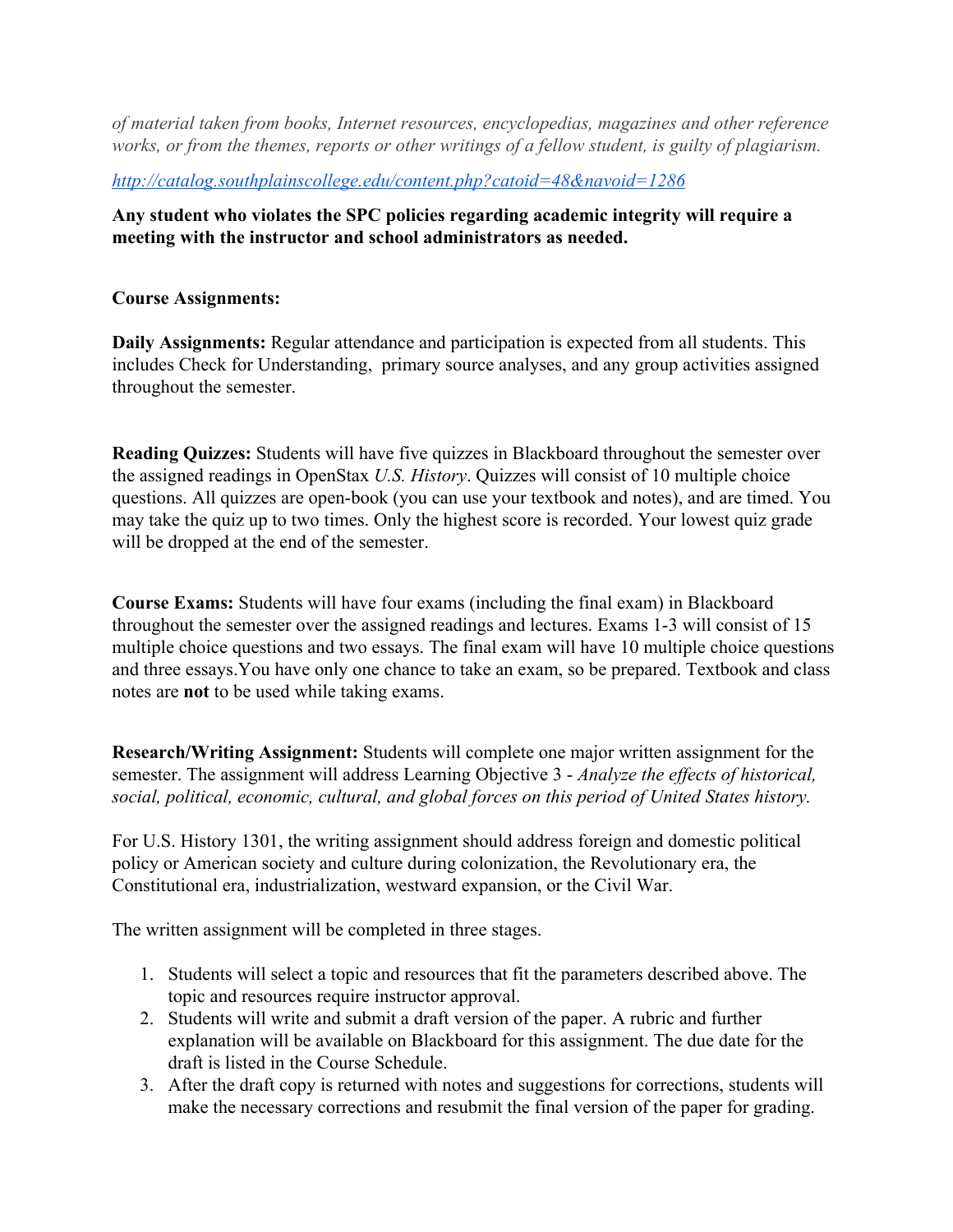# **Grading**:

| Daily Assignments (Check for Understanding, primary source)   |        |
|---------------------------------------------------------------|--------|
| analysis, in class activities, etc.)                          | $30\%$ |
| Research/Writing Assignment (rough draft & final submission)* | $20\%$ |
| Quizzes (on Blackboard, 5 quizzes, drop lowest score)         |        |
| Exams (on Blackboard, 4 exams)                                | $30\%$ |

Total points: 100%

\* Attempting this assignment is mandatory for course completion.

# **Course/Reading Schedule - HIST 1301**

| Aug 24-28     | Chapter 1 - Americas, Europe, Africa before 1492        |  |
|---------------|---------------------------------------------------------|--|
| Aug 31-Sept 4 | Chapter 2 - Early Globalization, 1492-1650              |  |
| Sept 7        | <b>LABOR DAY</b>                                        |  |
| Sept 8-11     | Chapter 3 - Creating New Social Orders, 1500-1700       |  |
| Sept 10       | QUIZ #1 - Chapters 1-2                                  |  |
| Sept 14-18    | Chapter 4 - Rule Britannia! 1660-1763                   |  |
| Sept 17       | <b>EXAM #1 - Chapters 1-3</b>                           |  |
| Sept 18       | <b>Submit Writing Assignment topic for approval.</b>    |  |
| Sept 21-25    | Chapter 5 - Imperial Reform/Colonial Protest, 1763-1774 |  |
| Sept 28-Oct 2 | Chapter 6 - War for Independence, 1775-1783             |  |
| Oct 1         | QUIZ #2 - Chapters 3-5                                  |  |
| Oct 5-9       | Chapter 7 - Creating Republican Governments, 1776-1790  |  |
| Oct 8         | <b>EXAM #2 - Chapters 4-6</b>                           |  |
| <b>Oct 12</b> | <b>COLUMBUS DAY / INDIGENOUS PEOPLES' DAY</b>           |  |
| Oct 13-15     | Chapter 8 - New Republic, 1790-1820                     |  |
| <b>Oct 15</b> | <b>Academic Review rough draft due</b>                  |  |